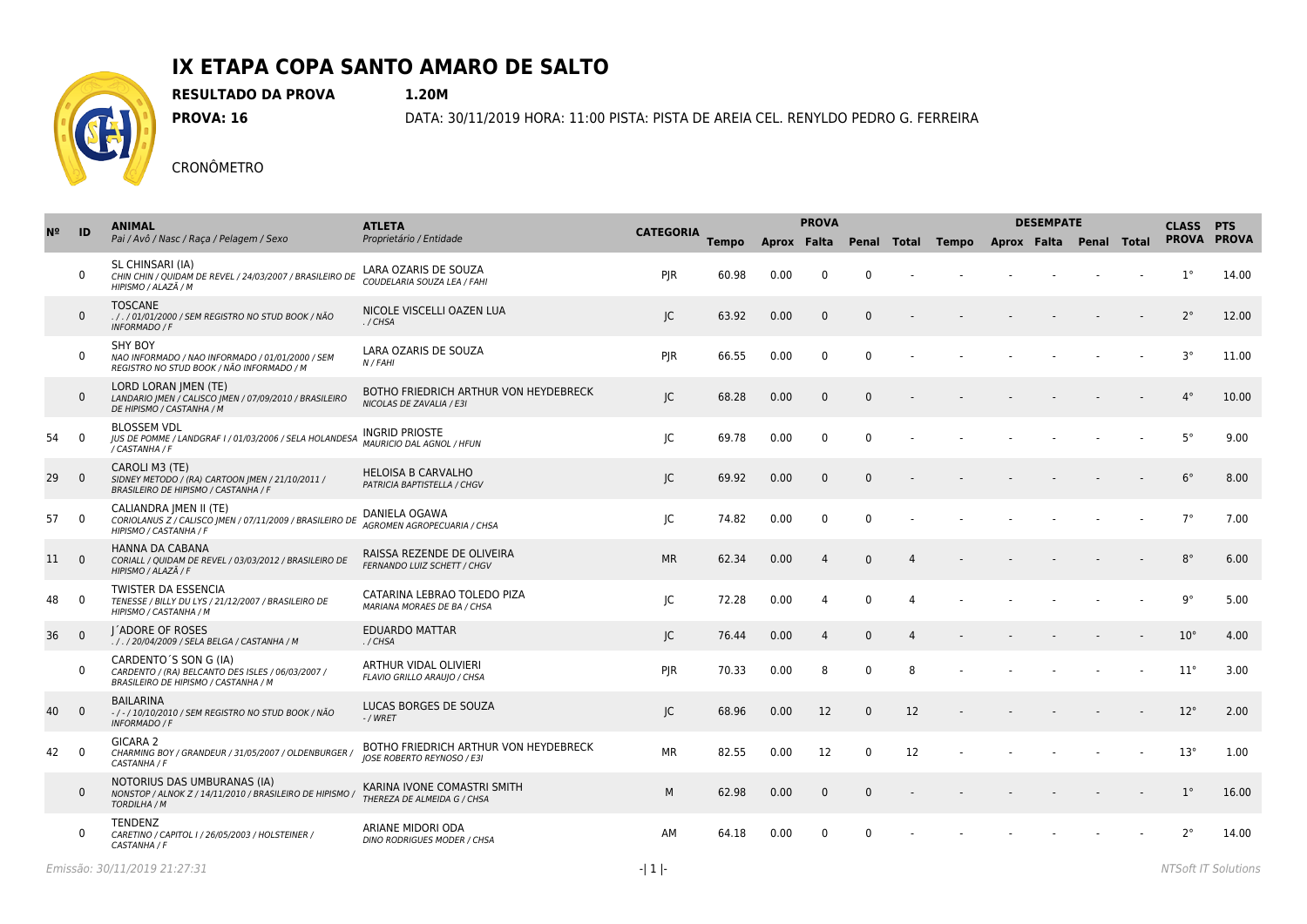

**RESULTADO DA PROVA 1.20M**

**PROVA: 16** DATA: 30/11/2019 HORA: 11:00 PISTA: PISTA DE AREIA CEL. RENYLDO PEDRO G. FERREIRA

| N <sup>2</sup> |                | <b>ANIMAL</b><br>Pai / Avô / Nasc / Raça / Pelagem / Sexo                                                                    | <b>ATLETA</b><br>Proprietário / Entidade                             |                  |              | <b>PROVA</b> |                |              |                |                                                       | <b>DESEMPATE</b> | <b>CLASS PTS</b> |  |              |             |
|----------------|----------------|------------------------------------------------------------------------------------------------------------------------------|----------------------------------------------------------------------|------------------|--------------|--------------|----------------|--------------|----------------|-------------------------------------------------------|------------------|------------------|--|--------------|-------------|
|                | ID             |                                                                                                                              |                                                                      | <b>CATEGORIA</b> | <b>Tempo</b> |              |                |              |                | Aprox Falta Penal Total Tempo Aprox Falta Penal Total |                  |                  |  |              | PROVA PROVA |
| 34             | $\overline{0}$ | CHERRY EQ. CALLA BLANCA-B   MEN (TE)<br>CANAVARO JMEN / PALADINO JMEN / 05/12/2009 / BRASILEIRO<br>DE HIPISMO / TORDILHA / F | <b>CRUIFF MACHADO PRIOSTE</b><br><b>INGRID YURI PRIOSTE / HHAMIL</b> | M                | 69.87        | 0.00         | $\Omega$       | $\mathbf{0}$ |                |                                                       |                  |                  |  | $3^\circ$    | 13.00       |
|                | $\Omega$       | CS DA VINCI (IA)<br>CARDENTO / PALADINO JMEN / 22/01/2012 / BRASILEIRO DE<br>HIPISMO / TORDILHA / M                          | ANDRE JOAO BACCHI<br>TATIANA CLARO CARUSO / CHSA                     | AM               | 79.99        | 0.00         | $\Omega$       | $\Omega$     |                |                                                       |                  |                  |  | $4^{\circ}$  | 12.00       |
|                | $\mathbf 0$    | <b>RRM ONE</b><br>NEW QUIDAM / SHUDANZ XX / 29/09/2009 / BRASILEIRO DE<br>HIPISMO / CASTANHA / F                             | OTAVIO CANSAN€AO DE AZEVEDO<br>OTAVIO CANSANCAO DE / CHSA            | AM               | 66.82        | 0.00         | $\overline{4}$ | $\Omega$     | $\Delta$       |                                                       |                  |                  |  | $5^\circ$    | 11.00       |
| 13             | $\overline{0}$ | <b>HIGGENS</b><br>EMILION / JULIO MARINER XX / 22/04/2012 / SELA HOLANDESA<br>/ ALAZÃ / M                                    | RODRIGO OSTANELLO<br>RODRIGO OSTANELLO / CHSA                        | AM               | 66.85        | 0.00         | 4              | $\Omega$     | $\Delta$       |                                                       |                  |                  |  | $6^{\circ}$  | 10.00       |
| 28             | $\overline{0}$ | <b>LENDA DA MATA</b><br>RAMSES DA MATA (IA) / NIGHTLOVER (*) / 10/11/2012 /<br>BRASILEIRO DE HIPISMO / TORDILHA / F          | THIERRY DECOENE<br>FAZENDA MATA DA CHUV / CHSA                       | AM               | 67.57        | 0.00         | $\overline{4}$ | $\Omega$     | $\Delta$       |                                                       |                  |                  |  | $7^\circ$    | 9.00        |
| 55             | $\overline{0}$ | MISS BALOULEI JOTER (IA)<br>BALOUBET DU ROUET / ACLAND JOTER (TE) / 25/09/2008 /<br>BRASILEIRO DE HIPISMO / CASTANHA / F     | NICHOLAS BARBARISI<br>HARAS JOTER LTDA / CHSA                        | AM               | 68.58        | 0.00         | $\overline{4}$ | $\mathbf{0}$ | $\overline{4}$ |                                                       |                  |                  |  | $8^{\circ}$  | 8.00        |
|                | $\mathbf 0$    | <b>GERARD DU MONT SERRAT</b><br>NEW QUIDAM / NÃO TEM NA GENEALOGIA / 06/01/2010 /<br>BRASILEIRO DE HIPISMO / CASTANHA / M    | LIVIA CRISTINA BENNATON DESCIO<br>ALEXANDRE P. FERREIR / CHSA        | AM               | 69.10        | 0.00         | $\Delta$       | $\Omega$     | $\Delta$       |                                                       |                  |                  |  | $9^{\circ}$  | 7.00        |
| 27             | $\overline{0}$ | <b>EIIKHOF ED</b><br>. / . / 01/01/2000 / SEM REGISTRO NO STUD BOOK / NÃO<br><b>INFORMADO / F</b>                            | BARBARA MONTEIRO DE SOUZA<br>./CHSA                                  | AM               | 74.75        | 0.00         | 4              | $\Omega$     | $\Delta$       |                                                       |                  |                  |  | $10^{\circ}$ | 6.00        |
| 24             | $\overline{0}$ | SONHO REAL HCR<br>CRISTAL REAL Z / BINAH / 24/11/2011 / BRASILEIRO DE<br>HIPISMO / CASTANHA / M                              | <b>RAFAEL CHRISTIANINI</b><br>RAFAEL CHRISTIANINI/ / CHSA            | AM               | 75.03        | 0.00         | $\overline{4}$ | $\Omega$     | $\Delta$       |                                                       |                  |                  |  | $11^{\circ}$ | 5.00        |
| 32             | $\overline{0}$ | <b>MISSY PULLMAN</b><br>QUALITY / CARTHOES-B Z / 09/01/2013 / BRASILEIRO DE<br>HIPISMO / CASTANHA / F                        | <b>CAMILA HORO GIL</b><br><b>GABRIELA HORO GIL / CHSA</b>            | AM               | 65.73        | 0.00         | 8              | $\mathbf{0}$ | 8              |                                                       |                  |                  |  | $12^{\circ}$ | 4.00        |
| 53             | $\overline{0}$ | <b>LAUME PULLMAN</b><br>CORIALL / INDOCTRO / 29/08/2011 / HOLSTEINER / CASTANHA<br>/M                                        | <b>GIOVANA ZAMITH</b><br><b>MARCELO BLESSMANN / CHSA</b>             | AM               | 67.18        | 0.00         | 8              | $\Omega$     | 8              |                                                       |                  |                  |  | $13^\circ$   | 3.00        |
| 21             | $\overline{0}$ | <b>SL BALOTELLI</b><br>././01/01/2000 / SEM REGISTRO NO STUD BOOK / NÃO<br><b>INFORMADO / M</b>                              | LUIZ FERNANDO VIEIRA DE MORAES FILHO<br>./CHSA                       | M                | 77.93        | 0.00         | 8              | $\Omega$     | 8              |                                                       |                  |                  |  | $14^{\circ}$ | 2.00        |
|                | $\mathbf{0}$   | QUINARA GJ (TE)<br>QUANTUM / CARETINO / 29/04/2012 / HOLSTEINER /<br>CASTANHA / F                                            | RENATO LEME DE OLIVEIRA<br>MARIO CESAR GARCIA D / CHSA               | AM               | 73.39        | 0.00         | 12             | $\Omega$     | 12             |                                                       |                  |                  |  | $15^{\circ}$ | 1.00        |
|                | $\mathbf 0$    | CHARLOTTY<br>CALVARO Z / CARETANO / 17/04/2007 / OLDENBURGER /<br>CASTANHA / F                                               | <b>EVERALDO DUARTE MENDES</b><br>EUCLIDES RIBEIRO / CHSA             | AB               | 58.36        | 0.00         | $\mathbf{0}$   | $\Omega$     |                |                                                       |                  |                  |  | $1^{\circ}$  | 49.00       |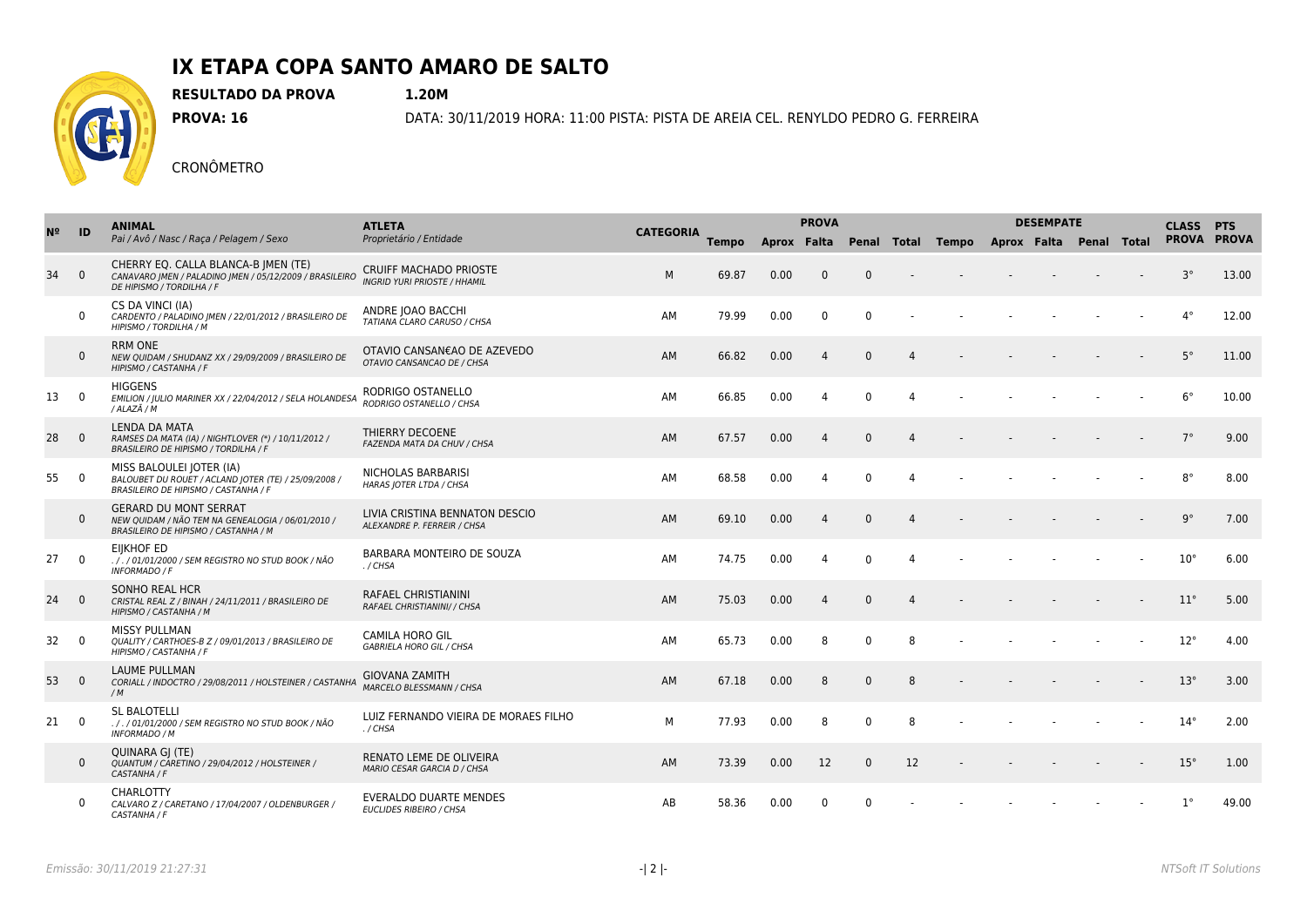

**RESULTADO DA PROVA 1.20M**

**PROVA: 16** DATA: 30/11/2019 HORA: 11:00 PISTA: PISTA DE AREIA CEL. RENYLDO PEDRO G. FERREIRA

|    | ID             | <b>ANIMAL</b><br>Pai / Avô / Nasc / Raça / Pelagem / Sexo                                                     | <b>ATLETA</b><br>Proprietário / Entidade                              |                  |              | <b>PROVA</b> |              |              |        |                                                       | <b>DESEMPATE</b> | <b>CLASS PTS</b> |              |             |
|----|----------------|---------------------------------------------------------------------------------------------------------------|-----------------------------------------------------------------------|------------------|--------------|--------------|--------------|--------------|--------|-------------------------------------------------------|------------------|------------------|--------------|-------------|
|    |                |                                                                                                               |                                                                       | <b>CATEGORIA</b> | <b>Tempo</b> |              |              |              |        | Aprox Falta Penal Total Tempo Aprox Falta Penal Total |                  |                  |              | PROVA PROVA |
| 3  | $\Omega$       | CONAN DO JACARE (TE)<br>CORIALL / GRANDIOSO / 10/10/2006 / BRASILEIRO DE HIPISMO<br>/ ALAZÃ / M               | EVERALDO DUARTE MENDES<br>ANA PAULA DE OLIVEIR / CHSA                 | AB               | 60.01        | 0.00         | $\Omega$     | $\mathbf{0}$ | $\sim$ |                                                       |                  |                  | $2^{\circ}$  | 47.00       |
| 14 | $\overline{0}$ | <b>COMME IL FAUT</b><br>CORNET OBOLENSKY / RAMIRO Z / 20/04/2005 /<br>INSEMIMACAO ARTIFICIAL / CASTANHA / M   | <b>IVO ROZA FILHO</b><br><b>SEMEN IMPORTADO / CHSA</b>                | AB               | 60.16        | 0.00         | $\mathbf{0}$ | $\Omega$     |        |                                                       |                  |                  | $3^{\circ}$  | 46.00       |
|    | $\mathbf{0}$   | <b>HST CHICO (IA)</b><br>CHESTER Z / WITTINGER VDL / 09/09/2012 / BRASILEIRO DE<br>HIPISMO / CASTANHA / M     | ELINTON ERNANDES BRASIELE MARIANO<br><b>WAGNER GARCIA BUENO / MSR</b> | AB               | 65.64        | 0.00         | $\mathbf{0}$ | $\Omega$     |        |                                                       |                  |                  | $4^{\circ}$  | 45.00       |
| 4  | $\mathbf 0$    | LIONELA JMEN (TE)<br>LAEKEN JMEN (IA) / LISPECTOR JMEN / 31/10/2004 /<br>BRASILEIRO DE HIPISMO / TORDILHA / F | RICARDO AMARAL FELIX<br>AGROMEN AGROPECUARIA / CHGV                   | AB               | 66.63        | 0.00         | $\mathbf{0}$ | $\Omega$     |        |                                                       |                  |                  | $5^{\circ}$  | 44.00       |
|    | $\mathbf{0}$   | ULTRA VITORIA FOR (IA)<br>NON PLUS ULTRA III / VERDI / 11/09/2013 / BRASILEIRO DE<br>HIPISMO / CASTANHA / F   | <b>GUILHERME DUTRA FORONI</b><br>ANTONIO CELSO FORTIN / CHSA          | AB               | 67.95        | 0.00         | $\mathbf{0}$ | $\Omega$     |        |                                                       |                  |                  | $6^{\circ}$  | 43.00       |
| 22 | $\overline{0}$ | FIONNA GMS (IA)<br>NONSTOP / CARETINO / 03/02/2011 / BRASILEIRO DE HIPISMO<br>/ CASTANHA / F                  | PAULO MIRANDA<br>EVERALDO DUARTE MEND / CHSA                          | AB               | 67.98        | 0.00         | $\mathbf{0}$ | $\mathbf{0}$ |        |                                                       |                  |                  | $7^\circ$    | 42.00       |
| 8  | $\mathbf{0}$   | <b>GAMA GENTILEZA</b><br>HENRY JOTA GENTLEMAN / RITUAL / 27/12/2007 / SELA<br>ARGENTINA / CASTANHA / F        | <b>GUILHERME DUTRA FORONI</b><br>ALEXANDRE DISSORDI / CHSA            | AB               | 68.27        | 0.00         | $\mathbf{0}$ | $\Omega$     |        |                                                       |                  |                  | $8^{\circ}$  | 41.00       |
|    | $\mathbf{0}$   | <b>ECHUKA</b><br>CANTURANO / CASSINI I / 02/07/2009 / SELA HOLANDESA /<br>CASTANHA / M                        | LUIZ CARLOS DA COSTA MATA<br>CAMILA LUNARDELLI BA / CHSA              | AB               | 69.91        | 0.00         | $\Omega$     | $\Omega$     |        |                                                       |                  |                  | $9^{\circ}$  | 40.00       |
| 52 | $\overline{0}$ | AERO STAR COOPER (IA)<br>QUICK STAR / CLINTON JMEN / 28/09/2005 / BRASILEIRO DE<br>HIPISMO / CASTANHA / M     | PAULO MIRANDA<br>MARCELO MARTINS ARRU / CHSA                          | AB               | 69.91        | 0.00         | $\mathbf{0}$ | $\Omega$     |        |                                                       |                  |                  | $9^{\circ}$  | 39.00       |
|    | $\mathbf{0}$   | VANCOUVER*<br>VALENTINO / ESCUDO I / 10/04/2009 / HANOVERIANA /<br>CASTANHA / M                               | RAFAEL RIBEIRO<br>NATALIE JEANNE JONES / CHGV                         | AB               | 70.67        | 0.00         | $\mathbf{0}$ | $\Omega$     |        |                                                       |                  |                  | $11^{\circ}$ | 38.00       |
|    | $\mathbf{0}$   | <b>BLUE LABEL</b><br>STILIO / ISADORA / 24/11/2013 / SEM REGISTRO NO STUD<br><b>BOOK / CASTANHA / M</b>       | <b>GUILHERME DUTRA FORONI</b><br><b>IGNACIO BEDOLLA / CHSA</b>        | AB               | 72.17        | 0.00         | $\mathbf{0}$ | $\Omega$     |        |                                                       |                  |                  | $12^{\circ}$ | 37.00       |
| 30 | $\overline{0}$ | COPACABANA   MEN (IA)<br>CASCADELLO I / ACORADO / 22/01/2015 / BRASILEIRO DE<br>HIPISMO / ALAZÃ / F           | JOZA FERREIRA ANGELO<br>AGROMEN AGROPECUARIA / CHPAGL                 | AB               | 72.51        | 0.00         | $\Omega$     | $\Omega$     |        |                                                       |                  |                  | $13^{\circ}$ | 36.00       |
| 9  | $\Omega$       | <b>WYBALIA</b><br>././01/01/2000 / SEM REGISTRO NO STUD BOOK / NÃO<br><b>INFORMADO / F</b>                    | RAPHAEL MONTESANO MARI<br>$./$ CHSA                                   | AB               | 73.13        | 0.00         | $\mathbf{0}$ | $\Omega$     |        |                                                       |                  |                  | $14^{\circ}$ | 35.00       |
| 26 | $\overline{0}$ | <b>CON BEAUTY</b><br>CON AIR / NIMMERDOR / 11/11/2013 / SELA ARGENTINA /<br>CASTANHA / F                      | VITOR ALVES TEIXEIRA<br>DANIELA DE CASTRO TE / CHESA                  | AB               | 73.90        | 0.00         | $\Omega$     | $\Omega$     |        |                                                       |                  |                  | $15^{\circ}$ | 34.00       |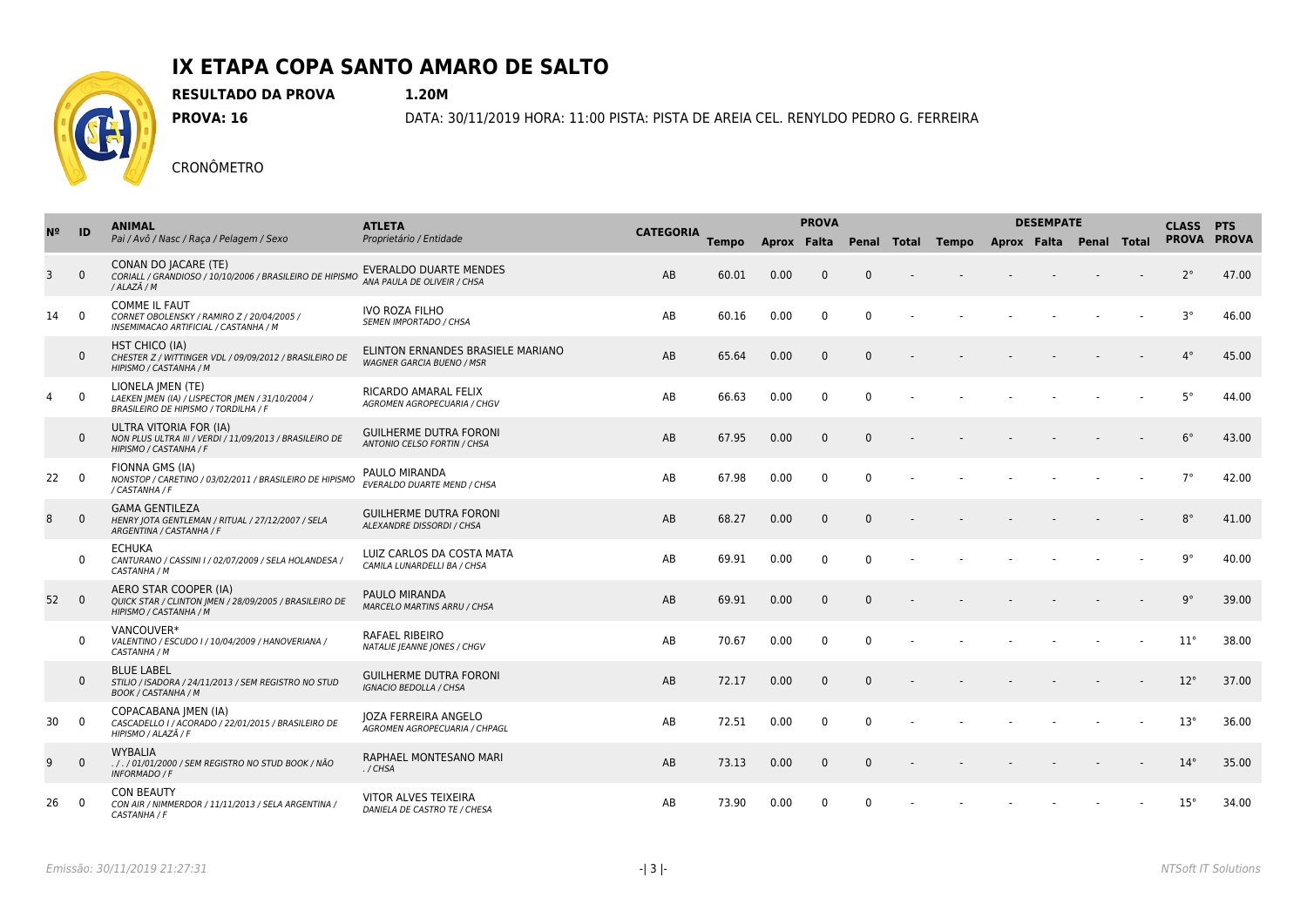

**RESULTADO DA PROVA 1.20M**

**PROVA: 16** DATA: 30/11/2019 HORA: 11:00 PISTA: PISTA DE AREIA CEL. RENYLDO PEDRO G. FERREIRA

| N <sub>2</sub> | ID             | <b>ANIMAL</b><br>Pai / Avô / Nasc / Raça / Pelagem / Sexo                                                                       | <b>ATLETA</b><br>Proprietário / Entidade                              |                  | <b>PROVA</b> |             |                |              |                | <b>DESEMPATE</b>              | <b>CLASS PTS</b> |  |  |              |       |
|----------------|----------------|---------------------------------------------------------------------------------------------------------------------------------|-----------------------------------------------------------------------|------------------|--------------|-------------|----------------|--------------|----------------|-------------------------------|------------------|--|--|--------------|-------|
|                |                |                                                                                                                                 |                                                                       | <b>CATEGORIA</b> | <b>Tempo</b> | Aprox Falta |                |              | Penal Total    | Tempo Aprox Falta Penal Total |                  |  |  | PROVA PROVA  |       |
|                | $\mathbf{0}$   | FREESTYLE M<br>CARDENSSEE M (IA) / CANTURO / 24/12/2009 / BRASILEIRO DE<br>HIPISMO / CASTANHA / M                               | ANDREA GUZZO MUNIZ FERREIRA<br><b>SERGIO HENRIOUE NEVE / CHSA</b>     | AB               | 74.14        | 0.00        | $\mathbf{0}$   | $\Omega$     |                |                               |                  |  |  | $16^{\circ}$ | 33.00 |
|                | $\mathbf 0$    | BERLINDA DAS UMBURANAS (IA)<br>BERLIN / ALNOK Z / 02/08/2010 / BRASILEIRO DE HIPISMO /<br>TORDILHA / F                          | <b>CHARLIE BAYS</b><br>PRISCILLA ASTEN CATE / ETI                     | AB               | 76.28        | 0.00        | $\mathbf{0}$   | $\Omega$     |                |                               |                  |  |  | $17^\circ$   | 32.00 |
|                | $\mathbf 0$    | <b>ESMERALDA</b><br>NÃO TEM / NÃO TEM / 01/12/2010 / SEM REGISTRO NO STUD<br><b>BOOK / TORDILHA / F</b>                         | PAULO MIRANDA<br>POLICIA MILITAR DO E / CHSA                          | AB               | 76.69        | 0.00        | $\mathbf{0}$   | $\Omega$     |                |                               |                  |  |  | $18^{\circ}$ | 31.00 |
|                | $\mathbf 0$    | <b>SL IBANEZ</b><br>VINDOCTRO / SL BALUARTE / 05/11/2013 / BRASILEIRO DE<br>HIPISMO / TORDILHA / M                              | PEDRO HENRIQUE ARANTES TAVORA DE MATOS<br>COUDELARIA SOUZA LEA / CHSA | AB               | 77.47        | 0.00        | $\mathbf{0}$   | $\Omega$     |                |                               |                  |  |  | 19°          | 30.00 |
| 47             | $\overline{0}$ | <b>FANTASY GMS (TE)</b><br>QUANTUM / CARETINO / 17/01/2011 / HOLSTEINER /<br>CASTANHA / F                                       | RAPHAEL MONTESANO MARI<br>HARAS PRIMAVERA LTDA / CHSA                 | AB               | 78.22        | 0.00        | $\mathbf{0}$   | $\Omega$     |                |                               |                  |  |  | $20^{\circ}$ | 29.00 |
|                | $\mathbf 0$    | SANTA ANGELA QUEEN MOOD (IA)<br>QUINTENDER / WINNINGMOOD VAN DE ARENBERG /<br>30/11/2012 / BRASILEIRO DE HIPISMO / CASTANHA / F | PEDRO FIORINI<br>PEDRO FIORINI / MSA                                  | AB               | 78.29        | 0.00        | $\mathbf 0$    | $\mathbf{0}$ |                |                               |                  |  |  | $21^{\circ}$ | 28.00 |
|                | $\mathbf{0}$   | SANTA ANGELA WINTENDER (IA)<br>OUINTENDER / WINNINGMOOD VAN DE ARENBERG /<br>01/12/2012 / BRASILEIRO DE HIPISMO / CASTANHA / M  | PEDRO FIORINI<br><b>PEDRO FIORINI / MSA</b>                           | AB               | 79.22        | 0.00        | $\mathbf{0}$   | $\Omega$     |                |                               |                  |  |  | $22^{\circ}$ | 27.00 |
| 35             | $\overline{0}$ | <b>DESIREE EMB (IA)</b><br>(RAE) SINGULAR JOTER II (TE) / CHIN CHIN / 15/09/2009 /<br>BRASILEIRO DE HIPISMO / CASTANHA / F      | <b>EVERALDO DUARTE MENDES</b><br>PAULO FERNANDO PAZ A / CHSA          | AB               | 57.63        | 0.00        | 4              | $\Omega$     | $\overline{a}$ |                               |                  |  |  | $23^\circ$   | 26.00 |
|                | $\mathbf{0}$   | <b>OUEBELA ADAL</b><br>OUANTUM / AHORN / 02/11/2011 / BRASILEIRO DE HIPISMO /<br>CASTANHA / F                                   | ANDREA GUZZO MUNIZ FERREIRA<br>ZORAH MARIA DALCANAL / CHSA            | AB               | 61.79        | 0.00        | 4              | $\Omega$     | $\Delta$       |                               |                  |  |  | $24^{\circ}$ | 25.00 |
|                | $\mathbf{0}$   | <b>BETHANY JMEN (TE)</b><br>BOLERO (MEN (IA) / CASSINI I / 03/11/2015 / BRASILEIRO DE<br>HIPISMO / CASTANHA / F                 | EVERALDO DUARTE MENDES<br>AGROMEN AGROPECUARIA / CHSA                 | AB               | 62.64        | 0.00        | 4              | $\Omega$     | $\overline{4}$ |                               |                  |  |  | $25^\circ$   | 24.00 |
|                | $\mathbf{0}$   | <b>LAND LOU</b><br>. / . / 01/01/2000 / SEM REGISTRO NO STUD BOOK / NÃO<br><b>INFORMADO / M</b>                                 | <b>RAFAEL RIBEIRO</b><br>./CHGV                                       | AB               | 63.48        | 0.00        | 4              | $\Omega$     | $\Delta$       |                               |                  |  |  | $26^\circ$   | 23.00 |
| 16             | $\overline{0}$ | BETHOVEN JMEN (IA)<br>BALOUBET DU ROUET / PILOT / 09/12/2003 / BRASILEIRO DE<br>HIPISMO / ALAZÃ / M                             | <b>BRUNO COLETTO</b><br><b>AGROMEN AGROPECUARIA / Conv</b>            | AB               | 64.93        | 0.00        | 4              | $\Omega$     | $\overline{4}$ |                               |                  |  |  | $27^\circ$   | 22.00 |
|                | $\mathbf{0}$   | <b>KAHULUI</b><br>SEM REGISTRO / SEM REGISTO / 01/01/2013 / BRASILEIRO DE<br>HIPISMO / CASTANHA / M                             | MARCELO CASTELLO BRANCO<br>ELIZEU PEREIRA / HCASTE                    | AB               | 66.17        | 0.00        | $\overline{a}$ | $\Omega$     | $\Delta$       |                               |                  |  |  | $28^\circ$   | 21.00 |
| 37             | $\overline{0}$ | <b>CANTARO IMEN (TE)</b><br>CLAVIGO   MEN / GRANDEUR / 20/11/2002 / BRASILEIRO DE<br>HIPISMO / ALAZÃ / M                        | RICARDO AMARAL FELIX<br>AGROMEN AGROPECUARIA / CHGV                   | AB               | 66.83        | 0.00        | $\Delta$       | $\Omega$     |                |                               |                  |  |  | 29°          | 20.00 |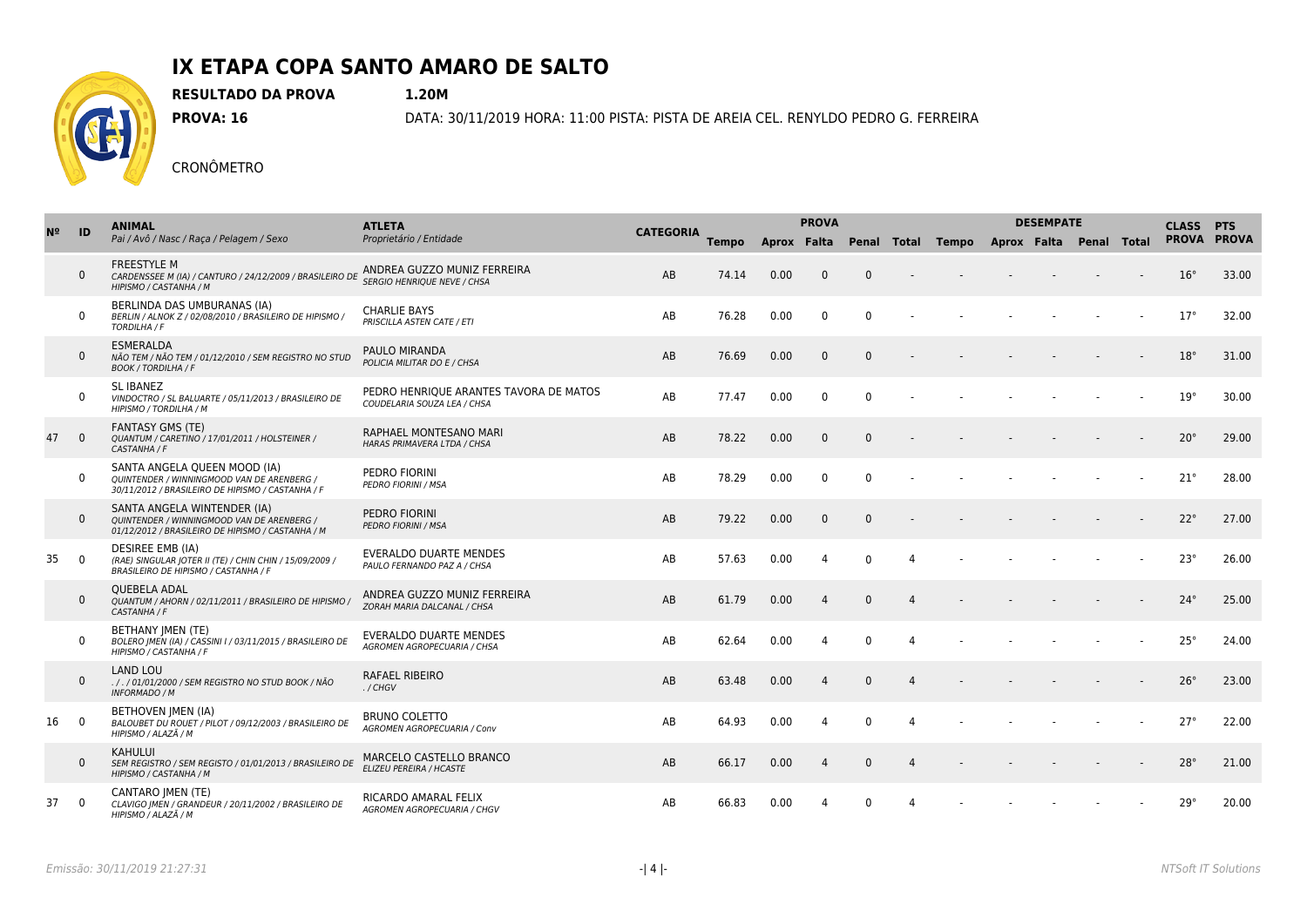

**RESULTADO DA PROVA 1.20M**

**PROVA: 16** DATA: 30/11/2019 HORA: 11:00 PISTA: PISTA DE AREIA CEL. RENYLDO PEDRO G. FERREIRA

| N <sup>2</sup> | ID             | <b>ANIMAL</b>                                                                                                            | <b>ATLETA</b><br>Proprietário / Entidade                          |                  |              | <b>PROVA</b> |                |              |                |                                           | <b>DESEMPATE</b> | <b>CLASS PTS</b> |              |       |
|----------------|----------------|--------------------------------------------------------------------------------------------------------------------------|-------------------------------------------------------------------|------------------|--------------|--------------|----------------|--------------|----------------|-------------------------------------------|------------------|------------------|--------------|-------|
|                |                | Pai / Avô / Nasc / Raça / Pelagem / Sexo                                                                                 |                                                                   | <b>CATEGORIA</b> | <b>Tempo</b> | Aprox Falta  |                |              |                | Penal Total Tempo Aprox Falta Penal Total |                  |                  | PROVA PROVA  |       |
| 59             | $\overline{0}$ | ALIANCA DAS UMBURANAS (IA)<br>CARDENTO / AMATEUR Z / 29/09/2007 / BRASILEIRO DE<br>HIPISMO / CASTANHA / F                | <b>CHARLIE BAYS</b><br>PRISCILLA ASTEN CATE / ETI                 | AB               | 70.26        | 0.00         | $\overline{4}$ | $\Omega$     | $\Delta$       |                                           |                  |                  | $30^\circ$   | 19.00 |
| $\overline{2}$ | $\overline{0}$ | COLORADO JBA (IA)<br>CONTENDRO I / NUMERO UNO / 27/06/2012 / BRASILEIRO DE<br>HIPISMO / CASTANHA / M                     | PAULO MIRANDA<br><b>IOSE MANUEL PERES BU / CHSA</b>               | AB               | 71.71        | 0.00         | 4              | $\Omega$     | $\Delta$       |                                           |                  |                  | $31^\circ$   | 18.00 |
|                | $\mathbf 0$    | <b>HSCH CALABRIA</b><br>HSCH CALTENDER / BAYARD DELLE / 17/06/2011 /<br>BRASILEIRO DE HIPISMO / CASTANHA / M             | RACHEL MENDONÇA DE CASTRO ALVES<br>RICARDO MONTEIRO DA / HS       | AB               | 76.39        | 0.00         | 4              | $\mathbf{0}$ | $\Delta$       |                                           |                  |                  | $32^\circ$   | 17.00 |
|                | $\mathbf 0$    | <b>DONA FLOR</b><br>DONCASTER / MARLON XX / 15/04/1984 / WESTFALEN /<br>CASTANHA / F                                     | PEDRO PAULO CORDEIRO<br>SAMIR ASSAD / MSR                         | AB               | 77.23        | 0.00         | 4              | $\Omega$     | $\overline{4}$ |                                           |                  |                  | $33^\circ$   | 16.00 |
|                | $\mathbf{0}$   | <b>EMILIANO</b><br>. / . / 05/11/2009 / SEM REGISTRO NO STUD BOOK / NÃO<br><b>INFORMADO / M</b>                          | HENRIQUE ALBERTINI AFFONSO<br>./CHSA                              | AB               | 78.98        | 0.00         | $\overline{4}$ | $\Omega$     | $\Delta$       |                                           |                  |                  | $34^\circ$   | 15.00 |
|                | $\mathbf 0$    | 3MC OZZY<br>././01/01/2000 / SEM REGISTRO NO STUD BOOK / NÃO<br>INFORMADO / M                                            | MARIO FRANCISCO CIA JUNIOR<br>./M3MCIA                            | AB               | 80.02        | 0.00         | 4              | $\Omega$     | $\overline{4}$ |                                           |                  |                  | $35^\circ$   | 14.00 |
|                | $\mathbf{0}$   | <b>COOL OUINTO</b><br>COLMAN / OUIDAM DE REVEL / 03/05/2013 / SELA ARGENTINA<br>/ CASTANHA / M                           | VITOR ALVES TEIXEIRA<br>DANIELA DE CASTRO TE / CHESA              | AB               | 66.77        | 0.00         | 8              | $\Omega$     | 8              |                                           |                  |                  | $36^\circ$   | 13.00 |
|                | $\mathbf 0$    | CHAMAN HR (IA)<br>CHIN CHIN / INDOCTRO / 06/12/2011 / BRASILEIRO DE<br>HIPISMO / CASTANHA / M                            | RAFAEL RIBEIRO<br>AGROPECUARIA ESFINGE / CHGV                     | AB               | 69.72        | 0.00         | 8              | $\Omega$     | 8              |                                           |                  |                  | $37^\circ$   | 12.00 |
|                | $\mathbf{0}$   | <b>LAMPARD IMEN (TE)</b><br>LAEKEN JMEN (IA) / BURGGRAAF / 08/12/2010 / BRASILEIRO<br>DE HIPISMO / TORDILHA / M          | <b>ISABELA PIOVESAN DALL OGLIO</b><br>AGROMEN AGROPECUARIA / CHSA | AB               | 75.08        | 0.00         | 8              | $\Omega$     | 8              |                                           |                  |                  | $38^\circ$   | 11.00 |
|                | $\mathbf 0$    | INDIANA MASSANGANA (IA)<br>CALVADOS / EROS PLATIERE / 15/02/2013 / BRASILEIRO DE<br>HIPISMO / ALAZÃ / M                  | ELINTON ERNANDES BRASIELE MARIANO<br>SYLVIA NABUCO DE ALM / MSR   | AB               | 75.20        | 0.00         | 8              | $\Omega$     | 8              |                                           |                  |                  | $39^\circ$   | 9.00  |
| 43             | $\overline{0}$ | <b>CELANDINE C JMEN (TE)</b><br>CARBACAN JMEN / BALOUBET DU ROUET / 22/12/2013 /<br>BRASILEIRO DE HIPISMO / CASTANHA / F | <b>ISABELLA BRETTHAUER</b><br><b>AGROMEN AGROPECUARIA / CHSA</b>  | AB               | 75.20        | 0.00         | 8              | $\Omega$     | 8              |                                           |                  |                  | $39^\circ$   | 10.00 |
|                | $\mathbf 0$    | SANTA ANGELA SERENA<br>././01/01/2000 / SEM REGISTRO NO STUD BOOK / NÃO<br><b>INFORMADO / F</b>                          | PEDRO FIORINI<br>. / MSA                                          | AB               | 75.26        | 0.00         | 8              | $\Omega$     | 8              |                                           |                  |                  | $41^{\circ}$ | 8.00  |
| 45             | $\overline{0}$ | <b>BLACK JACK</b><br>././01/01/2000 / SEM REGISTRO NO STUD BOOK / NÃO<br><b>INFORMADO / M</b>                            | <b>GUILHERME DUTRA FORONI</b><br>./CHSA                           | AB               | 80.19        | 0.00         | 8              | $\Omega$     | 8              |                                           |                  |                  | $42^{\circ}$ | 7.00  |
| 18             | $\mathbf 0$    | <b>LUDONA</b><br>././01/01/2000 / SEM REGISTRO NO STUD BOOK / NÃO<br><b>INFORMADO / F</b>                                | FERNANDO JOSE DE ASSIS COSTA<br>$. / H$ BON                       | AB               | 80.24        | 0.00         | 8              | $\Omega$     | 8              |                                           |                  |                  | $43^\circ$   | 6.00  |